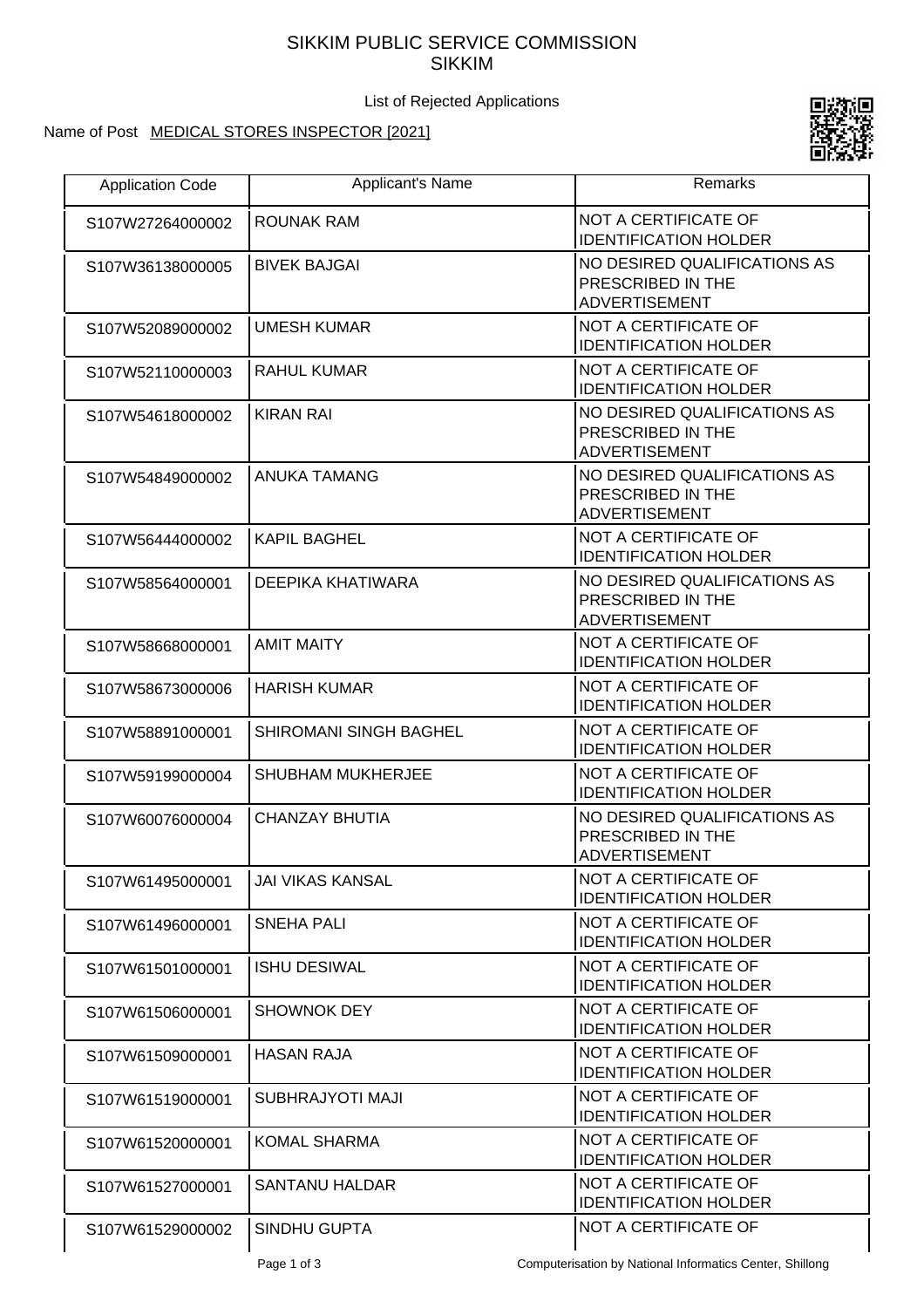## Name of Post MEDICAL STORES INSPECTOR [2021]

 $\Gamma$ 



| Application Code | Applicant's Name | ≺emarks |
|------------------|------------------|---------|
|                  |                  |         |

| <b>IDENTIFICATION HOLDER</b> |  |
|------------------------------|--|
|------------------------------|--|

| S107W61535000001 | ROHIT KUMAR GAUTAM                         | NOT A CERTIFICATE OF<br><b>IDENTIFICATION HOLDER</b>        |
|------------------|--------------------------------------------|-------------------------------------------------------------|
| S107W61536000001 | <b>PRAFULL VIKAS JUNDARE</b>               | <b>NOT A CERTIFICATE OF</b><br><b>IDENTIFICATION HOLDER</b> |
| S107W61538000001 | AMAN BHASKAR                               | <b>NOT A CERTIFICATE OF</b><br><b>IDENTIFICATION HOLDER</b> |
| S107W61543000003 | RAJESH BABULAL KUMAR                       | NOT A CERTIFICATE OF<br><b>IDENTIFICATION HOLDER</b>        |
| S107W61563000001 | SHIVSHANKAR KISHANRAO<br><b>CHANDAPURE</b> | NOT A CERTIFICATE OF<br><b>IDENTIFICATION HOLDER</b>        |
| S107W61568000001 | RAJ KUMAR BODA                             | <b>NOT A CERTIFICATE OF</b><br><b>IDENTIFICATION HOLDER</b> |
| S107W61570000001 | SRIBASH CHANDRA PARIDA                     | NOT A CERTIFICATE OF<br><b>IDENTIFICATION HOLDER</b>        |
| S107W61572000001 | LAXMI NARAYAN SUMAN                        | NOT A CERTIFICATE OF<br><b>IDENTIFICATION HOLDER</b>        |
| S107W61573000001 | AKASH MANGAL WAGHADE                       | <b>NOT A CERTIFICATE OF</b><br><b>IDENTIFICATION HOLDER</b> |
| S107W61580000001 | VAIBHAV SUBHASH SAWALE                     | NOT A CERTIFICATE OF<br><b>IDENTIFICATION HOLDER</b>        |
| S107W61586000001 | PREETI SRIVASTAVA                          | <b>NOT A CERTIFICATE OF</b><br><b>IDENTIFICATION HOLDER</b> |
| S107W61594000001 | FAJROODIN                                  | <b>NOT A CERTIFICATE OF</b><br><b>IDENTIFICATION HOLDER</b> |
| S107W61611000001 | RANJAN TRIPATHI                            | NOT A CERTIFICATE OF<br><b>IDENTIFICATION HOLDER</b>        |
| S107W61614000001 | <b>GAGAN KUMAR RUSIA</b>                   | <b>NOT A CERTIFICATE OF</b><br><b>IDENTIFICATION HOLDER</b> |
| S107W61623000002 | <b>NANJEE RAM</b>                          | <b>NOT A CERTIFICATE OF</b><br><b>IDENTIFICATION HOLDER</b> |
| S107W61624000002 | SANTHOSHAM NALATHOTI                       | NOT A CERTIFICATE OF<br><b>IDENTIFICATION HOLDER</b>        |
| S107W61635000002 | <b>SAKSHI VERMA</b>                        | NOT A CERTIFICATE OF<br><b>IDENTIFICATION HOLDER</b>        |
| S107W61650000001 | SOMANATH PADHAN                            | <b>NOT A CERTIFICATE OF</b><br><b>IDENTIFICATION HOLDER</b> |
| S107W61654000001 | <b>SAIKAT DAS</b>                          | NOT A CERTIFICATE OF<br><b>IDENTIFICATION HOLDER</b>        |
| S107W61665000001 | <b>MIR MONIRUDDIN</b>                      | NOT A CERTIFICATE OF<br><b>IDENTIFICATION HOLDER</b>        |
| S107W61671000001 | SARANYA P M MRS                            | <b>NOT A CERTIFICATE OF</b><br><b>IDENTIFICATION HOLDER</b> |
| S107W61676000002 | <b>AKSHAY KUMAR</b>                        | NOT A CERTIFICATE OF<br><b>IDENTIFICATION HOLDER</b>        |
| S107W61679000002 | <b>MANISH KUMAR</b>                        | NOT A CERTIFICATE OF<br><b>IDENTIFICATION HOLDER</b>        |
| S107W61684000001 | VISHAL RAVINDRAKUMAR PARDHI                | <b>NOT A CERTIFICATE OF</b><br><b>IDENTIFICATION HOLDER</b> |